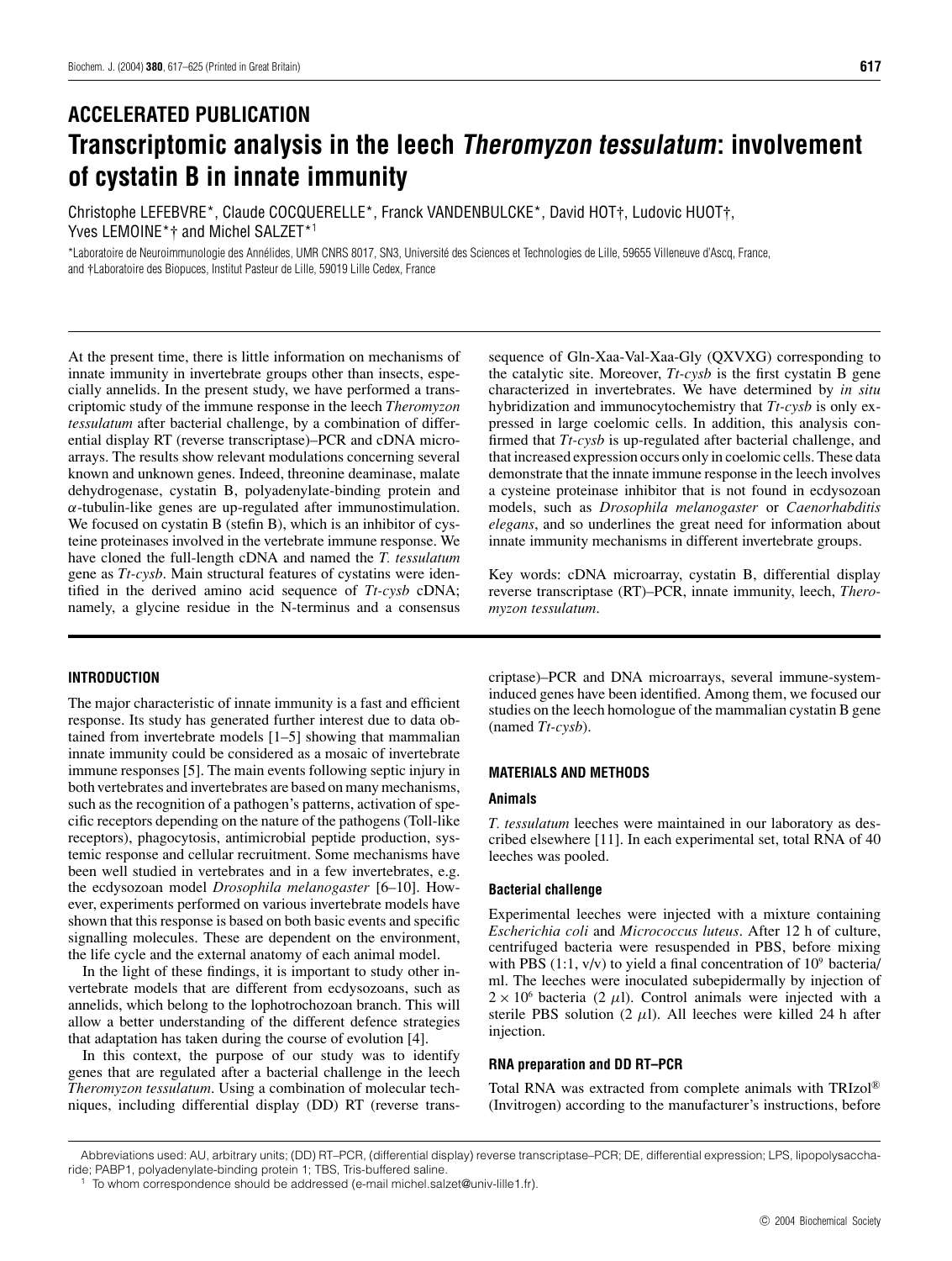DNase I treatment. Differential analysis was performed with the RNAimage kit, mRNA Differential Display system (GenHunter, Nashville, TN, U.S.A.), according to the manufacturer's instructions and as described by Liang and Pardee [12]. PCR amplifications were achieved using 24 5'-arbitrary oligonucleotides  $(HAP 1-24)$ , each one combined with three  $3'-oligo(dT)$  oligonucleotides (HT11M). Duplicate samples of each set were analysed in order to limit the number of false positives. PCR products were electrophoresed on a denaturing 4.5% (w/v) polyacrylamide gel (100 W, 2500 V, 50 *◦*C for 3.5 h) using the Genomyx LR electrophoresis system (Beckman Coulter). After autoradiography (Biomax; Kodak), detected differential products were excised from the gel and eluted in 50  $\mu$ l of sterile water at room temperature overnight. They were amplified again by PCR with the same set of initial primers, before cloning into pGEM T-easy vector (Promega) before analysis in the DNA microarray control.

## **Cystatin B cDNA isolation**

Control DNA-free total RNA  $(2 \mu g)$  was reverse-transcribed with 200 units of Superscript<sup>™</sup> II RNase H<sup>-</sup> reverse transcriptase (Life Technologies) using 500 ng of an oligo(dT)<sub>12−18</sub> under the following conditions: 50 min at 42 *◦*C in 50 mM Tris/HCl, pH 8.3, containing 75 mM KCl, 3 mM  $MgCl<sub>2</sub>$ , 10 mM dithiothreitol and 0.5 mM dNTPs, followed by enzyme inactivation for 15 min at 70 *◦*C.

The Marathon<sup>TM</sup> cDNA amplification kit (ClonTech) was used according to the manufacturer's instructions in order to obtain the complete 5'-end sequence of the cystatin gene [13]. A specific primer was designed from the partial cDNA sequence to clone fulllength cDNA: 5'-GAGTTCAGGTTGGCCCCCAC-3' (a specific reverse primer was used with AP1 Marathon Primer to amplify the 5'-end). All PCR products were cloned into the pGEM T-easy vector.

#### **Sequencing**

All DNA products were sequenced using the BigDye Terminator v3.0 polymerization kit before detection on the ABI Prism 310 Genetic Analyzer (Applied Biosystems). Sequence analysis used BLAST programs with  $E = 1000$  and no filter [14,15].

#### **Northern blot analysis**

Total RNA  $(15 \mu g)$  was diluted in loading buffer  $[3.7\%$  formaldehyde/50% formamide/20 mM phosphate buffer (pH 7.2)/ 0.004% ethidium bromide/0.2 *µ*M EDTA/0.025% Bromophenol Blue/0.025% Xylene Cyanol/5% glycerol] and loaded on to a denaturing  $1\%$  (w/v) agarose gel [20 mM phosphate buffer (pH 7.2)/7.2% formaldehyde]. Total RNA was electrophoresed according to its size in electrophoresis buffer [20 mM phosphate buffer (pH 7.2)/3.7% formaldehyde] for 3 h at 130 V. Total RNA was then transferred on to an uncharged nylon membrane (Hybond; Amersham Biosciences) by upward capillary transfer overnight. After an incubation for 2 h at 80 *◦*C, the membrane was ready to use.

The full-length *Tt-cysb* cDNA clone and the partial 18 S rRNA clone were cultured in Luria–Bertani medium (with 100 *µ*g/ml ampicillin). The extracted plasmid DNA was digested with 1 unit of *Eco*RI and then electrophoresed on a 1% (w/v) agarose gel. DNA fragments were finally purified after excision from the gel (Qiaquick gel extraction; Qiagen). Samples (50 *µ*g) of the fragments were used for the [*α*-32P]dCTP-labelled probe synthesis, according to the manufacturer's instructions (DNA labelling kit, Ready To Go system; Amersham Biosciences).

Probes were purified by gel filtration on a G-25 Sephadex column, according to the manufacturer's instructions (Quick Spin Column; Boehringer Mannheim).

The membrane was pre-incubated for 4 h at 42 *◦*C in 50 ml of hybridization buffer  $[5 \times$  SSPE (where  $1 \times$  SSPE is 0.15 M NaCl/ 10 mM sodium phosphate, pH 7.4)/1 mM EDTA containing 50% formamide,  $5 \times$  Denhardt's solution (where  $1 \times$  Denhardt's solution is 0.02% Ficoll 400/0.02% polyvinylpyrrolidone/ 0.02% BSA), 1% SDS and 40 *µ*g/ml of salmon-sperm DNA]. Quantified, labelled DNA was then denatured for 5 min at 95 *◦*C and used at  $2 \times 10^6$  c.p.m./ml in hybridization buffer (incubated at 42 *◦*C overnight).

Membranes were washed sequentially in  $2 \times SSC$  (where  $1 \times SSC$  is 0.15 M NaCl/0.015 M sodium citrate)/0.1% SDS,  $0.5 \times$  SSC/0.1 % SDS and  $0.1 \times$  SSC/0.1 % SDS for 20, 5 and 5 min respectively, and then exposed for 24–48 h to X-ray film (XAR-5, X-Ommat; Kodak) at − 80 *◦*C with an intensifying screen. Finally, autoradiograms were analysed on a densitometer (GS-710 calibrated imaging densitometer; Bio-Rad).

## **DNA microarrays**

## Slide preparation

Differential candidates from 300–600 bp were amplified with aminated oligonucleotides complementary to pGEM vector sequences flanking the DNA insert (candidates of a more extensive size are too long to be spotted on the chip). They were also amplified with internal oligonucleotides to generate expected size products up to 600 bp, and were cloned into the pGEM T-easy vector. They were then amplified with aminated oligonucleotides, as described above. Purified PCR products (50 pl of each) were spotted on to microarray slides (Genetix) by a pin-and-ring method (GMS417 Arrayer). The slides were then treated as described by Schena et al. [16].

## Fluorescent labelling and hybridization reactions

Total RNA was reverse-transcribed in the presence of Cy3-dCTP or Cy5-dCTP (Amersham Biosciences) as follows: 15 *µ*g of total RNA from naïve or challenged animals was incubated at 42 <sup></sup>°C for 110 min in 30  $\mu$ l of SuperScript<sup>TM</sup> buffer containing 1  $\mu$ g of oligo(dT)15 (Hoffmann-La Roche Ltd, Basel, Switzerland), 500  $\mu$ M each of dATP, dGTP and dTTP, 200  $\mu$ M dCTP, 100  $\mu$ M Cy3-dCTP or Cy5-dCTP, 16 units of RNAsine, 10 mM dithiothreitol and 400 units of SuperScript<sup>TM</sup> II reverse transcriptase (Invitrogen). The samples were then treated with  $1.5 \mu$ l of 1 M NaOH for 10 min at 65 *◦*C to degrade the RNA and purified on a YM 30 Centricon centrifugal filter unit (Millipore) in a final volume of 5  $\mu$ l. Hybridization buffer (10  $\mu$ l) was then added to a final concentration of 40% formamide,  $2.5 \times$ Denhardt's solution, 0.5% SDS and 4 × SSC [16]. After incubation at 95 *◦*C for 5 min, the probe was applied on to the microarray slides under a coverslip. They were hybridized with the probe and 30 *µ*l of hybridization buffer for 14–16 h at 42 *◦*C, washed sequentially in  $0.1 \times$  SSC/0.5 % SDS and  $0.1 \times$  SSC, and then dried.

The hybridization intensities for the different channels were normalized using four hop gene controls (see below). Before each labelling reaction, the samples received the four different *in vitro*-synthesized control RNAs (hop genes), for which four corresponding cDNAs were spotted on to the slide among the bacterial genes.

### Microarray analyses

The slides were scanned using the Affymetrix 418 Array Scanner (Affymetrix). Separate images were acquired for each fluorophore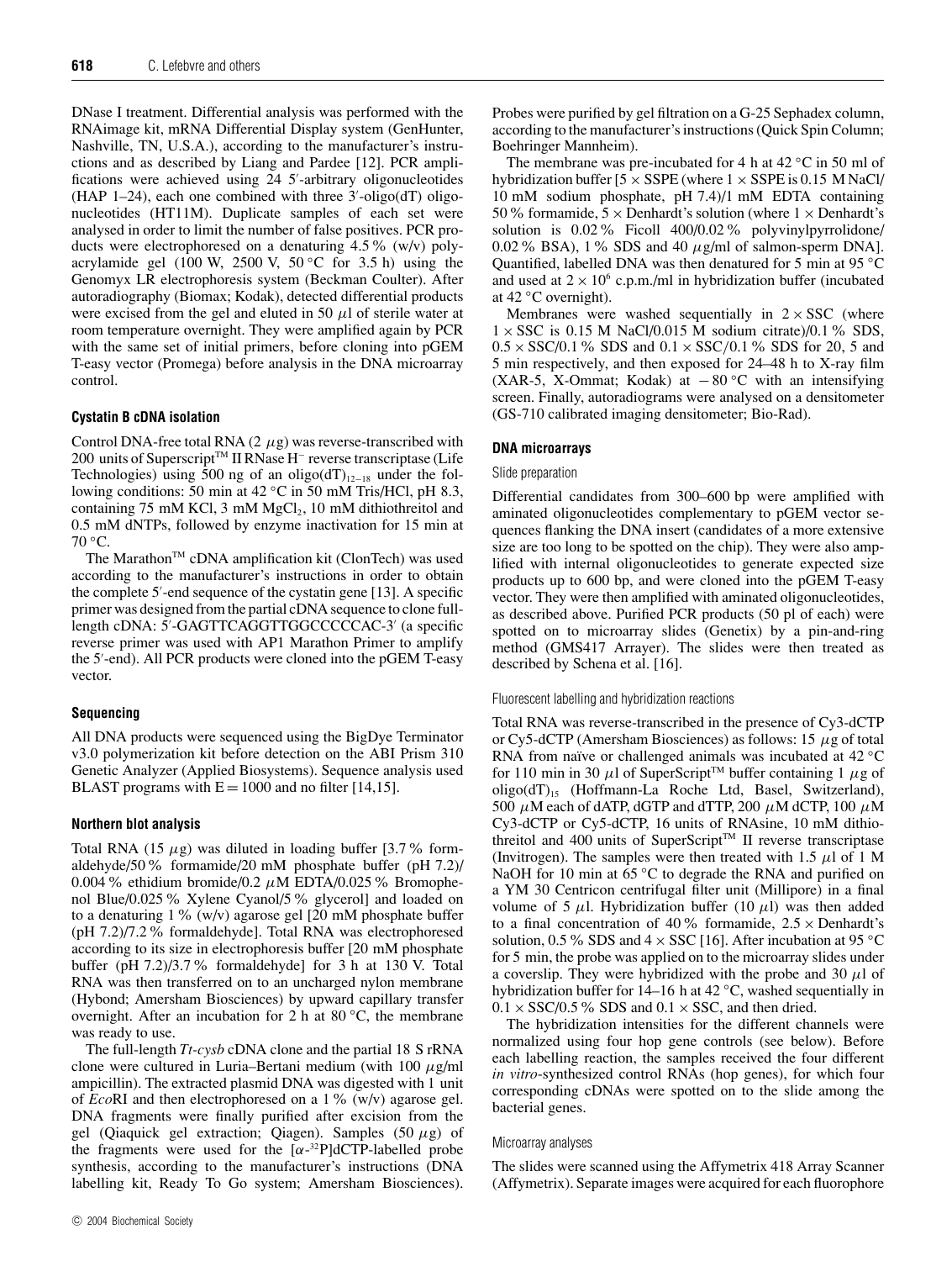at a resolution of 10  $\mu$ m/pixel. To normalize the two channels with respect to signal intensity, the photomultiplier and laserpower settings were adjusted such that the signal ratios of the hop control genes were as close to 1.0 as possible. The average fluorescence intensity was determined by using the ScanAlyze program (http://rana.lbl.gov/EisenSoftware.htm). Background fluorescence was calculated as the median fluorescence signal of non-target pixels around each gene spot. Spots showing a signal value lower than three times the local background in both Cy3 and Cy5 channels were not considered. For every experiment, the DE (differential expression), which represents the degree of induction or repression between the control and the experimental animals, was defined for each of the genes and expressed as the natural logarithm value of the ratio. Statistically significant differences in gene expression between the different sets of animals were assessed by a Student's*t* test implemented on the Cyber-T interface (http://www.genomics.uci.edu). In addition, a Bonferroni correction value of 0.25 was applied to all the data to reduce the number of false positives. This statistical analysis allowed us to distinguish between significant and non-significant DE. The mean DE is considered as significant when a *P* value

## **In situ hybridization**

*>* 0.005 is obtained.

## Probe synthesis

A plasmid containing the original DD RT–PCR partial cystatin sequence (512 bp) was used as a template for the preparation of the probes. [35S]UTP-labelled antisense and sense probes were generated from linearized cDNA plasmids by *in vitro* transcription using [35S]UTP (Amersham Biosciences) and an RNA labelling kit (Hoffmann-La Roche Ltd.), according to the manufacturer's instructions.

## Tissue preparation

Control and challenged stage 2 animals were fixed in a solution containing  $4\%$  (w/v) paraformaldehyde in 0.1 M phosphate buffer, pH 7.4, for 16 h. After dehydration, tissues were embedded in Paraplast and  $8 \mu m$  sections were cut, mounted on to poly(Llysine)-coated slides and stored at 4 *◦*C until use.

#### Hybridization

[<sup>35</sup>S]UTP-labelled riboprobes (100 ng or  $1 \times 10^6$  c.p.m./slide) were hybridized to tissue sections, as described previously [17,18]. The  $[^{35}S]$ UTP hybridization signal was visualized using autoradiography. Samples were coated by dipping in LM1 liquid emulsion (Amersham Biosciences), immediately dried and exposed for a 28-day period. At the end of the exposure period, the autoradiograms were developed in D19b (Kodak), fixed in 30% sodium thiosulphate (10 min at room temperature), stained with Toluidine Blue and mounted with XAM (Merck). Slides were observed under a Zeiss Axioskop microscope, and images were captured with a system monitored with the Leica IM1000 software. Quantification of the radiolabelling at the cellular level was performed using a Zeiss Axiophot microscope and a BIOCOM quantification system, as described previously [18].

#### Controls

Controls for *in situ* hybridization consisted of replacing antisense riboprobe with sense riboprobe. RNase control sections were obtained by adding a pre-incubation step with 10  $\mu$ g/ml RNase A before hybridization.

#### Antibodies

The potentially immunogenic region of the Tt-CYSB protein  $(Tyr<sup>7</sup> – Val<sup>21</sup>; derived from the *Tt*-*cysb* gene) was chemically syn$ thesized coupled with ovalbumin, and then used for the immunization of five Balb/c mice, according to the protocol of Agrobio (La Chavannerie, La Ferté St Aubin, France).

#### Immunofluorescence

Tissue sections obtained as described above were pre-incubated for 1 h in TBS [Tris-buffered saline; 0.1 M Tris/HCl (pH 7.4)/ 0.9% NaCl] containing 1% normal goat serum, 1% ovalbumin and 0.05% Triton X-100. Sections were then incubated overnight at 20 *◦*C in TBS containing mouse anti-cystatin B antiserum (1:400 dilution), 1% normal goat serum, 1% ovalbumin and 0.05% Triton X-100. After two washes in TBS, sections were incubated for 2 h with a goat anti-mouse FITC-tagged antiserum (Jackson Immunoresearch Laboratories) diluted 1:100 in TBS. After two washes, slides were mounted in glycerol containing 25% TBS and 0.1% *p*-phenylenediamine. Labelled cells were observed using a Leica laser-scanning microscope (TCS NT) equipped with a Leica (DMIRBE) inverted microscope and an argon/krypton laser. FITC signal was detected using a 488 nm band pass excitation filter and a 575–640 nm pass barrier filter. Images were acquired sequentially as single transcellular optical sections and averaged over 16 scans/frame.

Controls were incubations of anti-cystatin B immunoserum pre-adsorbed by the 14-amino-acid synthesized peptide [corresponding to the potentially immunogenic region of the Tt-CYSB protein (Tyr<sup>7</sup>-Val<sup>21</sup>; see above)].

## **RESULTS**

### **Transcriptomic approach of leech innate immune response**

Seventy-two primer combinations [of the 24 5'-arbitrary oligonucleotides (HAP 1–24) with HT11A, G and C] were used in the present study. Ninety-one differential bands with a size range from 300 to 1500 bp were excised (Figure 1). Among these 91 products, 64 show an increase in amplification signal (positive candidates) following bacterial challenge, whereas 27 show a decrease in this signal (negative candidates) under the same conditions (Table 1). All the candidate genes were submitted to BLAST analysis (Table 1) [15]. Of these, 25 positive and 10 negative products matched with known sequences; 27 positive and 14 negative products are still unknown after BLAST alignment (Table 1). Twelve positive and 3 negative products did not re-amplify after gel extraction because of their high size and/or low amount of eluted DNA (Table 1). Some identified genes, such as those for ribosomal proteins and aldehyde dehydrogenase, and paramyosin genes, are redundant and correspond to highly expressed genes (Table 1).

Because DD RT–PCR is known to generate many false positives [19], a second screening technique was undertaken with DNA microarrays. All DD RT–PCR candidates were spotted on to glass slides. Total RNA from control or challenged animals was used in order to hybridize fluorescent cDNA probes with spotted candidates. Two positive controls were used, namely the cDNAs of *T. tessulatum* antimicrobial peptides named theromacin and theromyzin, which are known to be induced after bacterial challenge [20]. Both antimicrobial peptide genes were selected during our statistical analysis and thus validated the DNA microarrays. The statistical analysis confirmed in part the data obtained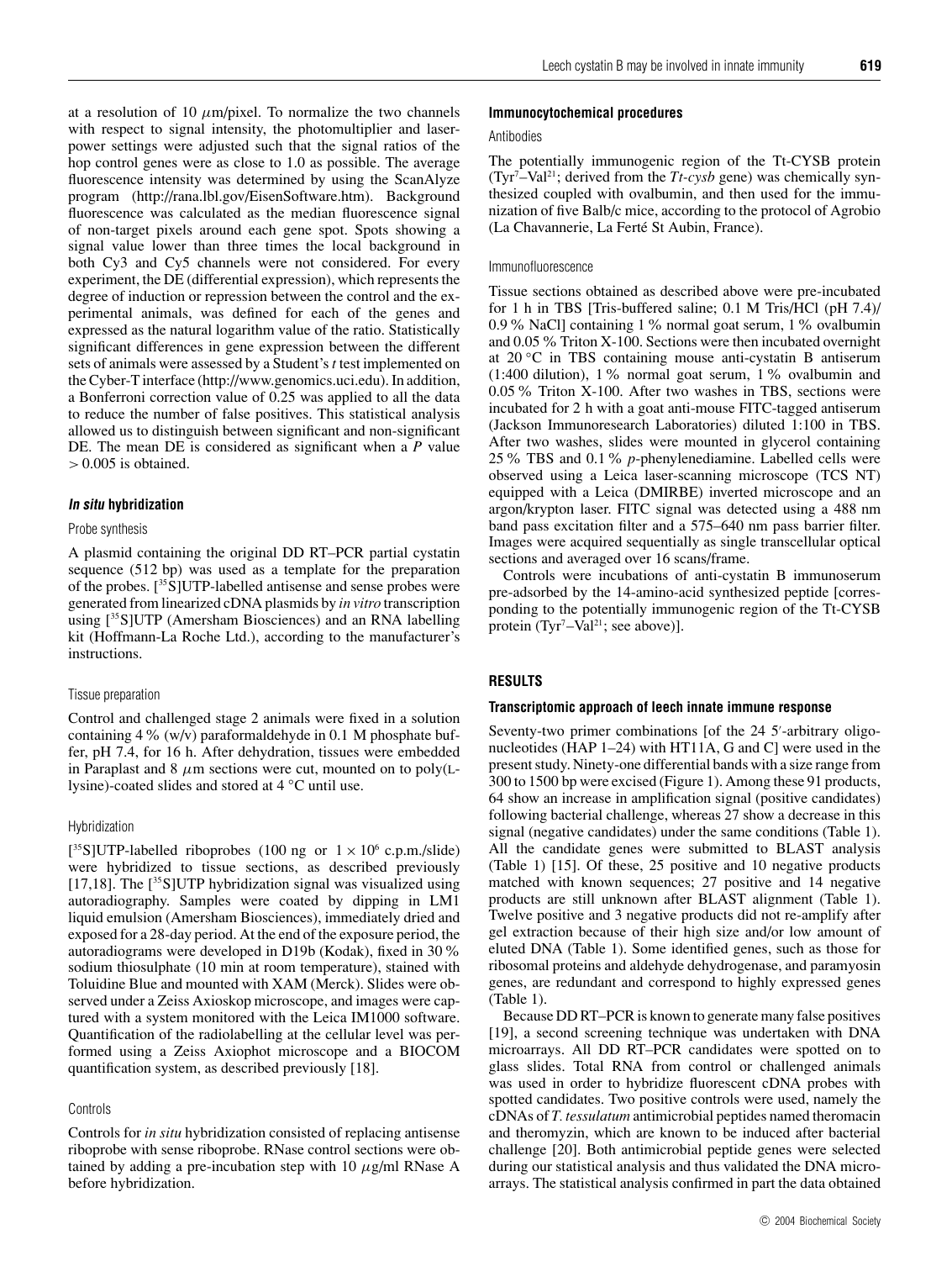



Seventy-two combinations of primer sets from the RNAimage kit (GenHunter) comprising HT11A, HT11C, HT11G and HAP 1-24 were used to perform DD RT–PCR of mRNA from bacteria injected (I1, I2) or control (C1, C2) leeches. Ninety-one different bands (shown by the black arrows) over 300 bp were excised from the polyacrylamide gels.

by DD RT–PCR (Table 2). All the products selected by the microarray approach correspond to positive candidates in the DD RT–PCR experiments. No negative candidate was selected. Interestingly, three positive differential products from distinct amplification signals correspond to the threonine deaminase gene. They were all the first selected genes in the statistical analysis, confirming the efficiency of the microarrays (Table 2). The other candidates correspond to three unknown genes and five identified genes: malate dehydrogenase, cystatin B, PABP1 (polyadenylatebinding protein 1), ribosomal protein 60 S L3 and *α*-tubulin genes (Table 2). This analysis shows a relative comparison between two sets of animals, and was performed after normalization using four hop genes as a control. Before each labelling reaction, the four different *in vitro*-synthesized control RNAs (hop genes) were added to the samples. Their relative levels were monitored using the four corresponding cDNAs spotted on to the slide. This normalization allows us to consider whether the experimental changes in expression levels are significant.

## **Cystatin B gene: a cysteine proteinase inhibitor up-regulated in leech innate immunity**

Among the genes induced following septic shock that were detected in the transcriptomic studies, a leech cystatin gene was identified (GenBank® accession number AF542131). In vertebrates, cystatins are known to inhibit the cysteine proteinases belonging to the cathepsin family [21]. In immunity, cathepsins are involved in processing functions of mammalian antigen-presenting cells [22,23]. They allow class II antigenic peptide binding by degradation of Ii chaperone in the initial class II–Ii complex. Moreover, *D. melanogaster* cathepsin L (CP1) is present in small granules of haemocytes, and might play a role in phagocytic events [24]. Thus, owing to the major implication of cathepsins in immunity, we focused on the cystatin gene analysis.

The cystatin gene was partially characterized with the DD RT–PCR analysis and its complete cDNA sequence was obtained by PCR amplification from the Marathon® cDNA library (Clon-Tech). Its sequence showed an open reading frame of 306 nucleotides (Figure 2A). BLAST analysis [15] showed that *T. tessulatum* cystatin possesses 54% identity with human cystatin B (also named stefin B). The full amino acid sequence of this inhibitor was deduced using the SignalP V1.1 program. The analysis did not reveal the presence of a signal peptide, which is typical of cystatin B. Cystatin B (stefin B) is an intracellular, tight-binding and reversible inhibitor of papain-like cysteine proteinases, such as cathepsins. Leech cystatin, like other cystatin Bs, exhibits an active site characterized by a glycine residue  $(Gly^5)$  in the N-terminus and a putative active site located at residues Gln<sup>47</sup>-Xaa-Val- $Xaa-Gly<sup>51</sup> (QXVXG)$ . Finally, mammalian cystatins B are unique among cystatins in having a free cysteine residue before the Gly5 residue at the N-terminus. Recent studies have shown that this cysteine is involved in binding to proteinases and seems to be specific for cystatin B [25,26]. The leech cystatin also possesses this cysteine residue. Thus the presence of all these features in the leech inhibitor confirms that we have characterized the leech cystatin B gene (named *Tt-cysb*), and thus *Tt-cysb* is the first cystatin B gene known in invertebrates. The Multalin program presents a comparison of Tt-CYSB protein with some known cystatins B (Figure 2B) [27].

According to DD RT–PCR and cDNA microarray analyses, the *Tt-cysb* gene is overexpressed after a bacterial challenge (Table 2). Tt-cysb mRNA and Tt-CYSB protein localizations were therefore performed using *in situ* hybridization and immunocytochemistry in control and immunostimulated animals (Figure 3). Interestingly, *Tt-cysb* is specifically expressed in large circulating coelomic cells in control and immunostimulated animals (Figures 3A and 3B). These 'large coelomocytes' are only detected in coelomic cavities, and are distributed throughout the whole animal. The sections hybridized with the sense *Tt-cysb* probe were totally devoid of labelling (Figure 3B'). In addition, pre-treatment of sections with RNase A before hybridization abolished the positive staining, providing further evidence of the signal specificity (results not shown). To determine whether *Tt-cysb* could be transcriptionally regulated at the level of the coelomocytes or whether changes of transcript rates could be only the results of changes in cell populations, Tt-cysb mRNA contents were quantified at the cellular level (Figure 3C). Among the tissue sections probed with a 35S-radiolabelled *Tt-cysb* antisense riboprobe,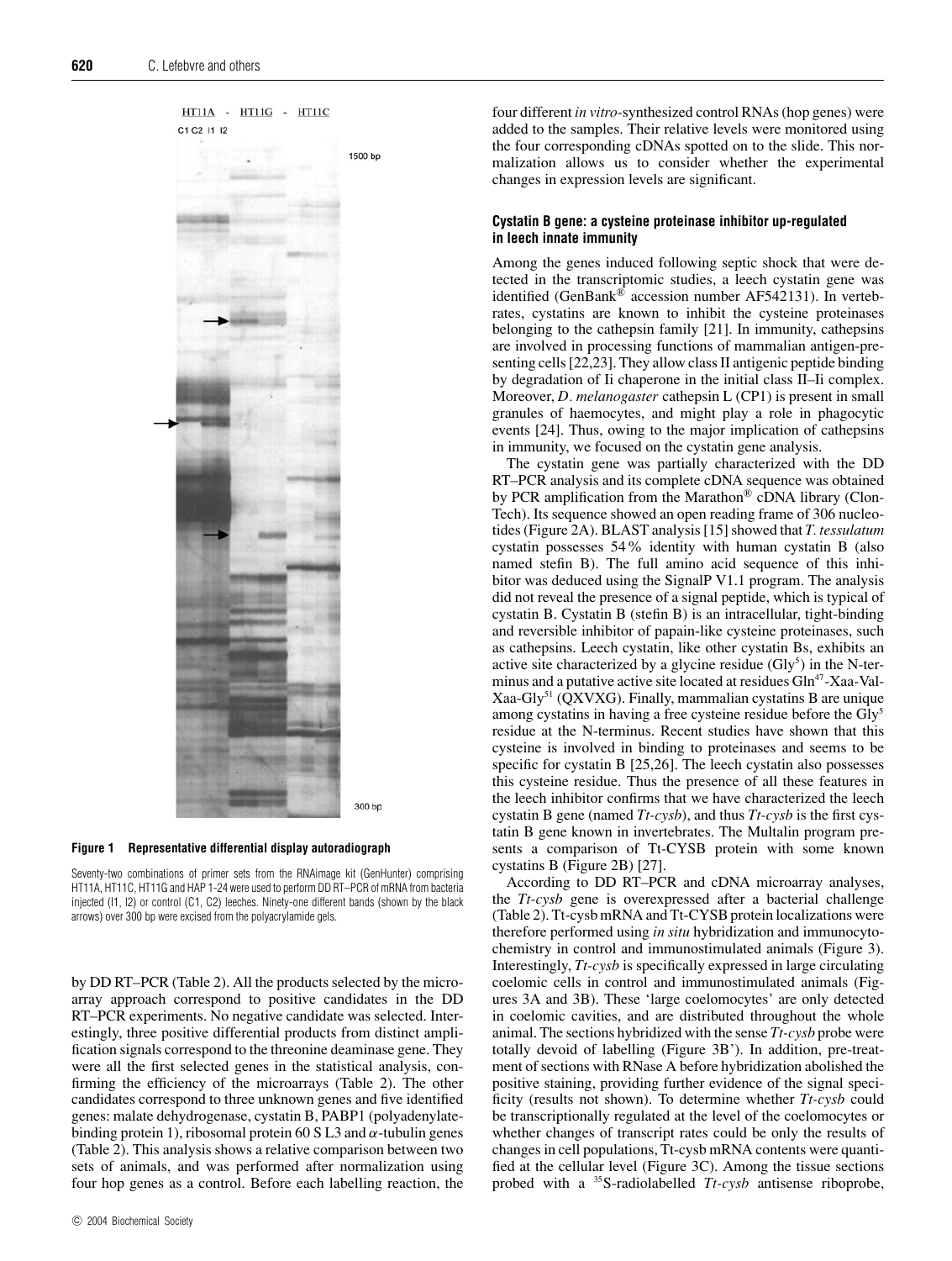## **Table 1 Database search for candidates with significant similarity**

The gene expression modulation observed for each candidate after bacterial challenge is indicated: up-regulation (+) or down-regulation (-). Identification column shows the best-matched identity (if any) and the GenBank accession number for every matched differential product.

| Candidate       | Identification [Genbank accession number]           | Modulation | Candidate | Identification [Genbank accession number]           | Modulation |
|-----------------|-----------------------------------------------------|------------|-----------|-----------------------------------------------------|------------|
| $\mathbf{1}$    | Not reamplified                                     | $^{+}$     | 47        | No reamplified                                      | $+$        |
| $\overline{c}$  | Actin 2 [CK640381]                                  | $^{+}$     | 48        | No reamplified                                      | $^{+}$     |
| 3               | Cystatin B [AF542131]                               | $^{+}$     | 49        | Unknown                                             | $^{+}$     |
| $\overline{4}$  | Phosphatidylethanolamine-binding protein [CK640382] | $^{+}$     | 50        | Unknown                                             |            |
| 5               | Unknown                                             | $^{+}$     | 51        | Unsequenced                                         | $^{+}$     |
| $6\phantom{.}6$ | Unknown                                             | $^{+}$     | 52        | Alpha protein coatomer sub-unit [CK640393]          | $^{+}$     |
| $\overline{7}$  | Unknown                                             |            | 53        | Aldehyde dehydrogenase [CK640394]                   |            |
| 8               | Unknown                                             |            | 54        | Unknown                                             |            |
| 9               | Ribosomal protein 40S S18 [CK640383]                | $^{+}$     | 55        | Unknown                                             | $^{+}$     |
| 10              | Unknown                                             |            | 56        | Unknown                                             | $^{+}$     |
| 11              | Ribosomal protein 40S S4 [CK640384]                 | $^{+}$     | 57        | Peptidyl-prolyl cis-trans isomerase [CK640395]      | $^{+}$     |
| 12              | Unsequenced                                         |            | 58        | Lipoic acid synthetase [CK640396]                   |            |
| 13              | Ribosomal protein 40S S4 [CK640385]                 | $^{+}$     | 59        | Unknown                                             |            |
| 14              | Fructose-bisphosphate aldolase 1 [CK640386]         |            | 60        | Unknown                                             | $^{+}$     |
| 15              | Unknown                                             |            | 61        | Unknown                                             | $^{+}$     |
| 16              | Unknown                                             |            | 62        | Unknown                                             | $^{+}$     |
| 17              | No reamplified                                      |            | 63        | Unknown                                             |            |
| 18              | Ribosomal protein 40S S4 [CK640387]                 |            | 64        | Unknown                                             |            |
| 19              | Ribosomal protein 40S S4 [CK640387]                 |            | 65        | Unknown                                             |            |
| 20              | PABP1 [CK640388]                                    |            | 66        | Cullin-3 [CK640397]                                 |            |
| 21              | Not reamplified                                     |            | 67        | Unknown                                             | $^{+}$     |
| 22              | Unsequenced                                         |            | 68        | Unknown                                             | $^{+}$     |
| 23              | Unknown                                             |            | 69        | Unknown                                             |            |
| 24              | Unknown                                             |            | 70        | Unknown                                             |            |
| 25              | Unknown                                             | $^{+}$     | 71        | Unknown                                             |            |
| 26              | Unknown                                             |            | 72        | Unknown                                             | $\ddot{}$  |
| 27              | Unknown                                             | $\ddot{}$  | 73        | Aldehyde dehydrogenase [CK640398]                   |            |
| 28              | Unknown                                             |            | 74        | Unknown                                             | $^{+}$     |
| 29              | Unknown                                             |            | 75        | Growth hormone inducible transmb protein [CK640399] | $^{+}$     |
| 30              | Unknown                                             |            | 76        | Unknown                                             | $^{+}$     |
| 31              | Unknown                                             |            | 77        | Growth hormone inducible transmb protein [CK640400] | $\equiv$   |
| 32              | Unknown                                             |            | 78        | Threonine deaminase [CK640401]                      | $\ddot{}$  |
| 33              | Unknown                                             |            | 79        | Ribosomal protein 40S SA [CK640402]                 | $^{+}$     |
| 34              | Not reamplified                                     | $^{+}$     | 80        | $\alpha$ -Galactosidase A [CK640403]                |            |
| 35              | Ribosomal protein 60S L3 [CK640389]                 |            | 81        | Paramyosin [CK640404]                               |            |
| 36              | Ribosomal protein 60S L3 [CK640389]                 |            | 82        | Paramyosin [CK640405]                               | $^{+}$     |
| 37              | Elongation factor $1-\alpha$ 2 [CK640390]           |            | 83        | Unknown                                             | $\ddot{}$  |
| 38              | Malate dehydrogenase [CK640391]                     | $\ddot{}$  | 84        | ATP-dependent RNA helicase [CK640406]               | $^{+}$     |
| 39              | Ribosomal protein 60S L3 [CK640392]                 |            | 85        | Actin 2 [CK640407]                                  |            |
| 40              | Not reamplified                                     | $^{+}$     | 86        | $\alpha$ -Tubulin [CK640408]                        | $^{+}$     |
| 41              | Not reamplified                                     |            | 87        | Tropomyosin 2 [CK640409]                            |            |
| 42              | Not reamplified                                     | $^{+}$     | 88        | Threonine deaminase [CK640410]                      | $^{+}$     |
| 43              | Not reamplified                                     |            | 89        | Threonine deaminase [CK640411]                      | $^{+}$     |
| 44              | Not reamplified                                     |            | 90        | Unknown                                             | $^{+}$     |
| 45              | Not reamplified                                     |            | 91        | Unknown                                             | $^{+}$     |
| 46              | Ribosomal protein 60S L3 [CK640392]                 | $^{+}$     |           |                                                     |            |
|                 |                                                     |            |           |                                                     |            |

30 large coelomocytes from four individual animals (120 cells) were analysed at each time post-injection. Quantification was expressed as AU (arbitrary units) corresponding to the number of silver grains counted for every large coelomocyte using Biocom autoradiography software. Silver grains are produced by contact of 35S emission with the autoradiographic emulsion. The number of grains is proportional to the hybridization signal. Background level was measured and subtracted for each slide. According to the quantification, an increase of signal between control animals (28.8 AU) and sham-treated animals (33.8 AU) was not significant. In contrast, the increase of silver density between sham-treated animals and bacteria-injected animals (65.8 AU) was significant ( $P < 0.05$ ). These data demonstrate a 2-fold increase in Tt-cysb mRNA levels in the large coelomocytes of challenged leeches (Figure 3C). No other tissue was shown to exhibit a hybridization signal. All these results corroborated and extended the DD RT–PCR and microarray data by identifying the cells implicated in the Tt-cysb mRNA synthesis.

We then examined the time course of *Tt-cysb* induction by Northern blot analysis. Purification of coelomocytes was not possible, because of the high degree of adhesion to the coelomic cavity wall, and thus we performed this study on the whole animal. In spite of the weak representation of coelomocyte mRNA among the total RNA of the whole animal, the analyses nevertheless confirmed the induction of expression of *Tt-cysb* (Figure 3D). The data were normalized with the 18 S rRNA signal. Signals from PBS-injected animals, compared with control signals, showed a slight increase in Tt-cysb mRNA level after PBS injection. Signals from *E. coli*-injected animals, compared with those of PBSinjected animals, revealed a slight increase in Tt-cysb mRNA level 3 h after *E. coli* injection. This increase was more significant 24 h after injection. Signals from *M. luteus*-injected animals, compared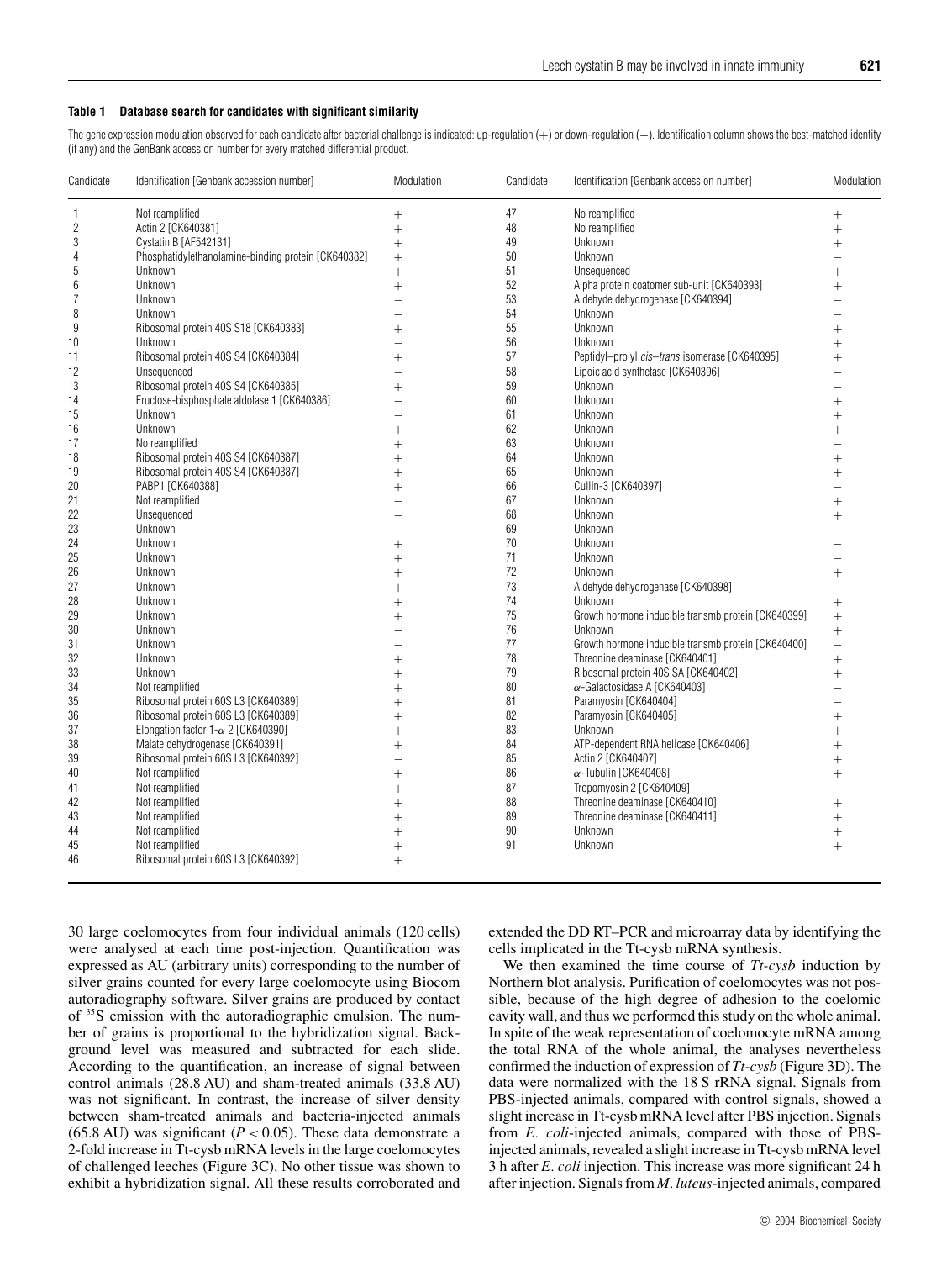#### **Table 2 DNA microarray analysis of differentially display candidates**

All the candidates retained by DNA microarray screening are up-regulated after bacterial challenge. Candidates are listed according to their  $t$  test result  $(p)$  and their ratio between control and immunostimulated values.

| Candidate  | Identification [Genbank accession number]                            | Ρ      | Ratio   |
|------------|----------------------------------------------------------------------|--------|---------|
| 78         | Threonine deaminase [CK640401]                                       | 0.0001 | 2:54247 |
| 89         | Threonine deaminase [CK640411]                                       | 0.0003 | 2:3981  |
| 88         | Threonine deaminase [CK640410]                                       | 0.0003 | 2:32888 |
| 24         | Unknown                                                              | 0.0003 | 1:90227 |
| Theromacin | T. tessulatum antimicrobial peptide<br>(positive control) [AY434032] | 0.0008 | 1:84867 |
| 38         | Malate dehydrogenase [CK640391]                                      | 0.0019 | 1:46243 |
| 3          | Cystatin B [AF542131]                                                | 0.0028 | 1:49705 |
| 20         | PABP1 [CK640388]                                                     | 0.0029 | 1:44028 |
| 36         | Ribosomal protein 60S L3 [CK640389]                                  | 0.0033 | 1:39137 |
| 86         | $\alpha$ -Tubulin [CK640408]                                         | 0.0039 | 1:61054 |
| 67         | Unknown                                                              | 0.0048 | 1:42512 |
| Theromyzin | T. tessulatum antimicrobial peptide<br>(positive control) [AY434033] | 0.0049 | 1:53785 |
| 74         | Unknown                                                              | 0.0050 | 1:45091 |

with those of PBS-injected animals, showed an increase in Tt-cysb mRNA level 3 h after *M. luteus* injection. As for the *E. coli* injection, this modulation was more important 24 h after *M. luteus* injection. Globally, *Tt-cysb* induction seemed to be stronger after the injection of *M. luteus* than after the injection of *E. coli*. Otherwise, regardless of which bacteria were injected, other analyses were performed 12 h after the injections and did not detect any further significant increase in Tt-cysb mRNA levels other than those obtained 3 h after bacterial injections (results not shown). In addition, for the animals analysed 24 h after injection, we noted that the Tt-cysb mRNA level was more markedly increased (approx. 1.6-fold) after injection with a bacterial mixture (*E. coli* and *M. luteus*) than were those obtained after single bacteria injection (approx. 1.2-fold after *E. coli* injection and approx. 1.4-fold after *M. luteus* injection; Figure 3D).

Tt*-*CYSB storing sites were investigated by immunocytochemistry on whole-animal paraffin sections. Strong immunoreactivity was observed in large coelomocytes only. Tt-CYSB labelling was detected as intensely fluorescent small spots distributed throughout the cytoplasm and surrounding the nucleus (Figure 3E), suggesting that Tt-CYSB is packed in granules or vesicles.

## **DISCUSSION**

The present study demonstrates that DD RT–PCR and microarrays are, as for other invertebrate models [28], powerful and efficient combined techniques for transcriptomic analysis of gene expression in the leech. Furthermore, this allowed an exploration of biological responses to bacterial challenge [29]. DD RT–PCR generates many candidates with an important number of false positives [19]. The combination of this technique with DNA microarray analysis resolves this problem due to its sensitivity and its large powerful discrimination. As for many other experimental models, the *T. tessulatum* genome remains to be sequenced. However, this approach should allow a large-scale analysis of the transcriptome in the leech, as well as for other invertebrate species [30]. In addition, these combined techniques permit us to undertake kinetic analyses in order to elucidate clustering of immune-system-induced genes.





#### **Figure 2 The amino acid and nucleotide sequences of T. tessulatum cystatin B**

(**A**) Complete molecular cloning of Ts-cysb cDNA reveals an open reading frame of 306 nt (show underlined) encoding a protein of 102 amino acids in length (shown by the lettering in bold typeface). The SignalP V1.1 program revealed no signal peptide. (**B**) The Multalin program shows a high identity with known cystatin B (54 % with human cystatin B and 50 % with murine cystatin B), It also shows similarities with a putative cystatin B in the oyster Crassostrea virginica (GenBank® accession no. BG624574). However, lack of a cysteine residue (Cys4 in Ty-CYSB) close to a glycine residue seems to indicate that oyster cystatin is not a form B cystatin [26]. Identical (high consensus) residues are shown on a dark-grey background; residues that are similar (low consensus) are shown on a light-grey background.

Among the selected candidates, several appear to be unrelated to the immune response. With regard to plant immunity studies, the threonine deaminase gene is induced by methyl jasmonate or wounding [31,32]. Methyl jasmonate is involved in signalling processes, leading to immune responses [33,34]. Thus we consider, among other candidates, that the threonine deaminase gene represents an interesting molecule for further studies in the understanding of immune mechanisms. Concerning the malate dehydrogenase gene, previous studies have reported its induction in human monocytes and macrophages after LPS (lipopolysaccharide) stimulation [35,36]. These data are comparable with events observed during bacterial challenge in leeches. This enzyme acts in gluconeogenesis, and might be crucial for the energetic requirements of immune cells. As for the ribosomal protein 60 S L4 gene, several studies have shown modulations of these gene families in human monocytes after LPS injection [35,36]. Some authors reported that ribosomal-protein-derived peptides have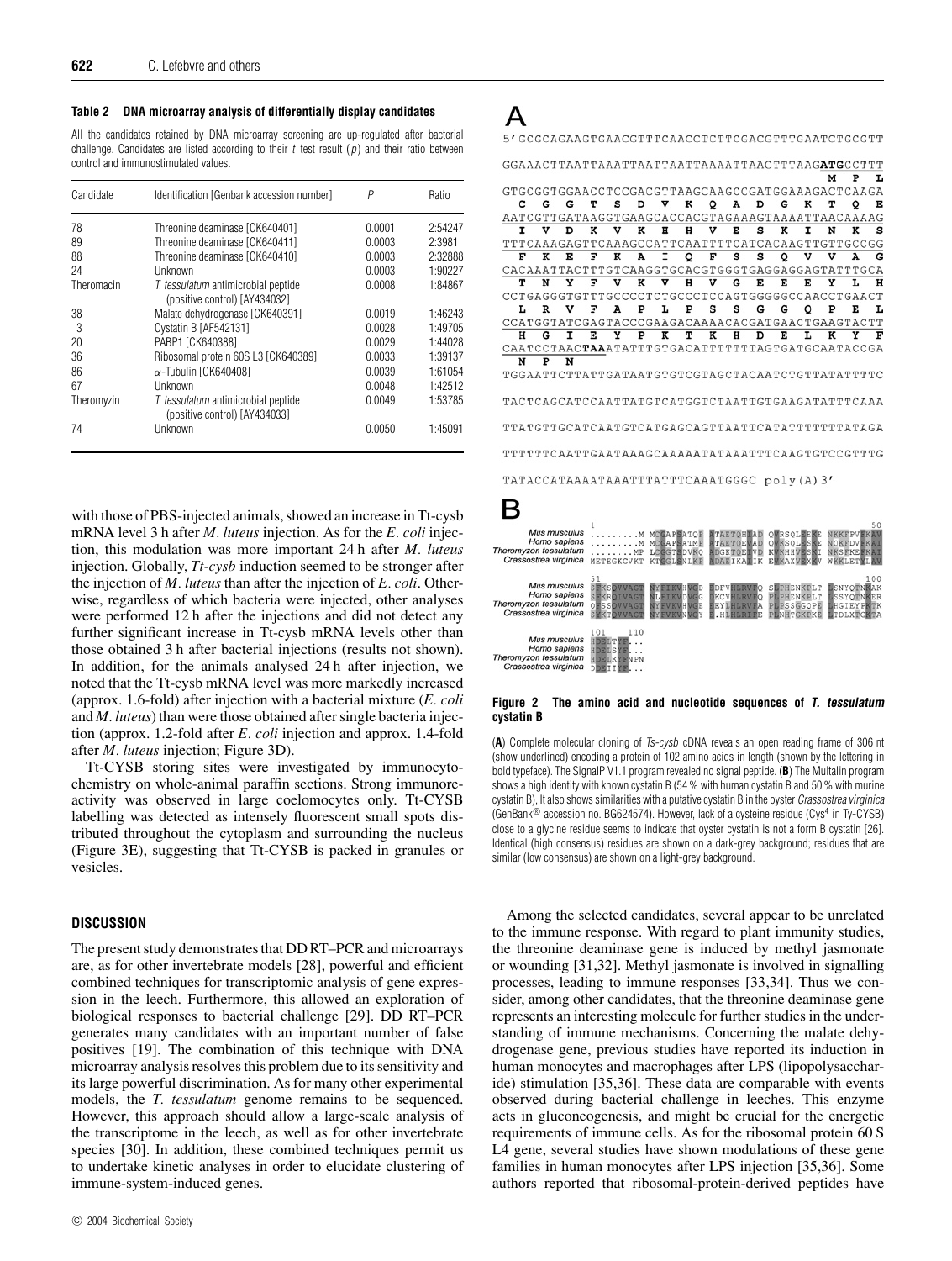

**Figure 3 Detection of Tt-cysb mRNA by in situ hybridization and Northern blotting, and immunodetection of Tt-CYSB protein in a tissue section of the leech**

Paraffin-embedded sections of leeches were hybridized with Ty-cysb antisense (**A** and **B**) or sense (**B**') riboprobes labelled with [<sup>35</sup>S]UTP radiolabelling appears as dark-silver deposits. Silver grains are seen in the coelomocytes of both non-stimulated (**A**) and stimulated (**B**) animals. Comparatively, 24 h after bacterial challenge, signals in coelomocytes appear stronger. Individual coelomocyte titration for Tt-cysb mRNA levels was performed using a Biocom system. Results are expressed as AU. Tt-cysb mRNA content in coelomocytes of stimulated animals is approximately twice the level of that found in control animals (**C**). After normalization with 18 S RNA, Northern blot analyses show that Tt-cysb mRNA from bacteria injected into the whole body is approx. 1.6-fold the level of control body mRNA (D). Sections were investigated for Tt-CYSB protein content by immunodetection with FITC-labelled secondary antibody. Strong immunoreactivity is observed in coelomocytes from non-stimulated leeches (**E**; shown by the white arrow). c, coelomocyte; n, nucleus. Bars represent either 100 µm (**A**, **B** and **B'**) or 30 µm (**D**).

antimicrobial activity [37]. This gene family might then comprise the origin-of-defence molecules [38,39]. Finally, the PABP1 gene is also of interest. A PABP gene is induced in activated T-cells of the mouse by PMA and ionomycin [40]. All these molecules are involved in T-cell activation [41,42]. Moreover, PABPs initiate the translation of specific mRNAs corresponding to molecules involved in the same biological process [43]. We suggest that, in the leech, PABP gene up-regulation might trigger the expression of gene clusters all involved in immune response.

As a result, this transcriptomic study in a lophotrochozoan animal suggests an approach for further experiments that should allow us to elucidate the functions of these induced genes in immunity. Previously, these up-regulated genes have been detected from a comparison between PBS-injected (control) animals and bacteria-injected (experimental) animals. As a single PBS injection or sterile injury can trigger immune mechanisms, we may anticipate further important modulations for these immuneinduced genes in basal states. Moreover, we performed our transcriptomic analysis with total RNA from the whole organism. Further differential studies that are focused on specific immune tissues, such as coelomocytes, should identify powerful induced genes with higher modulation values.

Although our results are supported by other studies using ecdysozoans animals, some immune-system-induced genes detected in the present leech analysis are newly identified as having a role in immunity. For example, the existence of a protein related to cystatin B and its potential involvement in immunity are novel features in invertebrates. Based on its known inhibitor function, we have initially chosen to focus the analysis on this immunesystem-induced gene.

Tt-CYSB corresponds to the first cystatin B cloned in invertebrates. Cystatin B belongs to the first family of cystatins, i.e. the intracellular stefins [44,45]. Cystatin B is known to inhibit some cathepsins, namely cysteine proteinases [46,47]. In vertebrates, cystatin B has a broad distribution range in cells and tissues, and targets *in vitro* lysosomal cathepsins B, H, K and L [48,49]. The unique pathophysiological role known for cystatin B in humans, despite a lack of putative target proteinases, is a childhood form of epilepsy, Unverricht-Lundborg disease (or EPM1) [50]. The lossof-function mutations in human cystatin B and deletion of the gene in mice gave rise to progressive myoclonus epilepsy, caused by cerebellar apoptosis [51]. The down-regulation of cystatin B triggers an increase in cathepsin activity in the cytoplasm of proliferating cells in the central nervous system [52]. Recently, some authors reported evidence of cathepsin B activity in EPM1 [53]. The EPM1 disease demonstrates that cystatin–cathepsin interactions are vital. Cystatin B may inhibit cathepsin-dependent apoptotic mechanisms [51]. Indeed, the consequence of a lack of cystatin B is the increased proteolytic activity of cathepsins, leading to apoptosis and glial activation [54].

In leeches, the *Tt-cysb* gene is up-regulated 24 h after a bacterial challenge in large circulating coelomic cells named large coelomocytes (by approx. 2-fold when compared with control animals by *in situ* hybridization). This time of analysis (24 h post-injection) seems to be appropriate for the study of immuneresponse-regulation processes. Interestingly, these data show that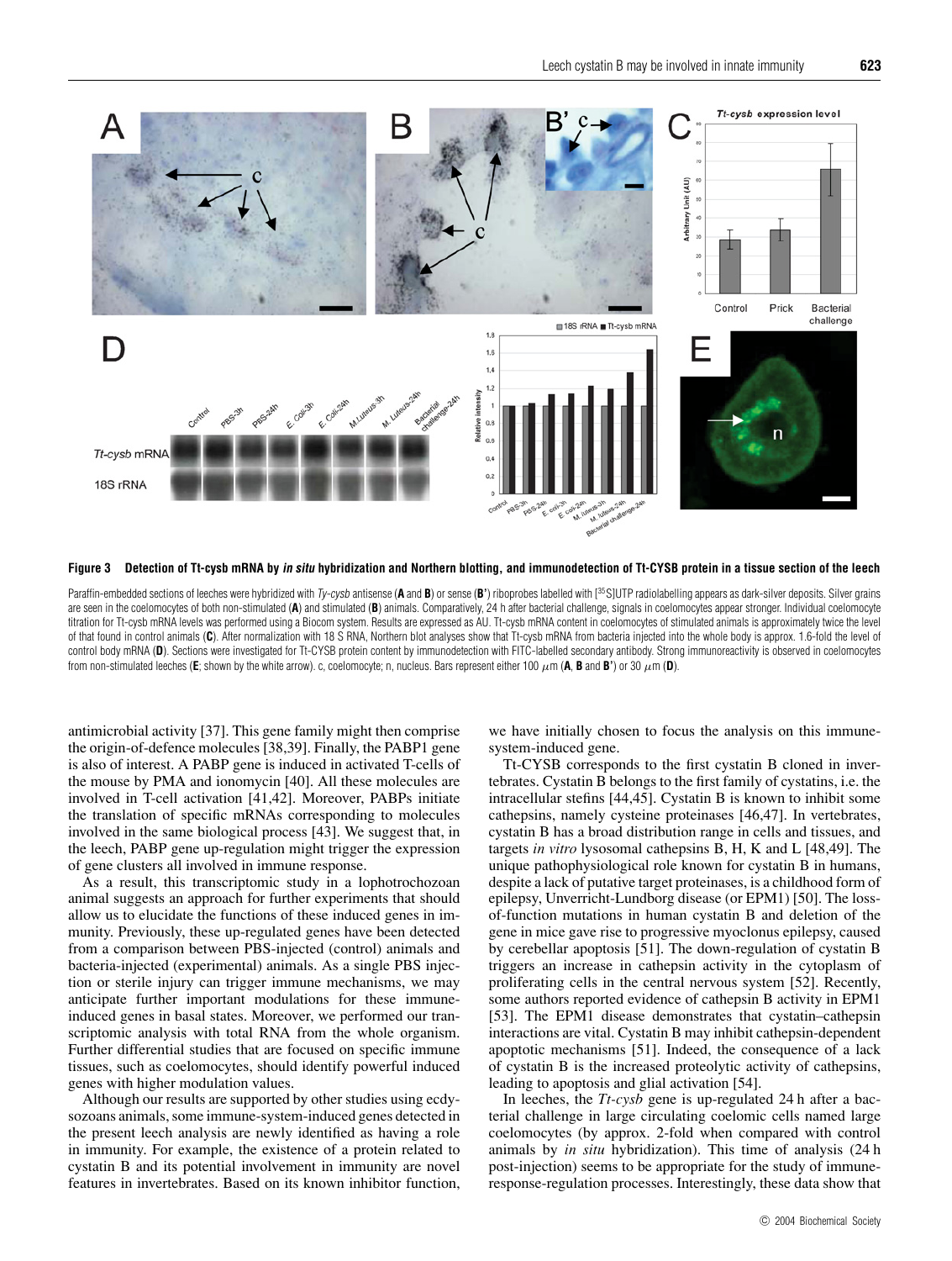cystatin B inhibits cathepsins [46]. These enzymes are involved in immune mechanisms. The genetic modulation in *D. melanogaster* after infection with a pathogen has been reported [6–8]. Taken together, these data suggests that Tt-CYSB may regulate leech cathepsins and have a role in leech immune response regulation in these circulating coelomic cells. Indeed, *Tt-cysb* up-regulation and its localization in circulating coelomic cells allow us to hypothesize new immune functions for this proteinase inhibitor. Because cathepsins are implicated in phagosome processing in mammals [55], we suggest that the proteinase inhibitor may regulate some phagocytosis processes via the inhibition of the cysteine proteinases. As for the secreted cystatin family 2 members, various studies have shown involvement of cystatins in the modulation of the immune response [56]. In the present study, we report for the first time the potential involvement of an intracellular cystatin family 1 member, i.e. the leech cystatin B, *Tt-cysb*. In future studies we will consider the characterization of cathepsins in *T. tessulatum* in order to elucidate cystatin–cathepsin-interaction processes in leech immunity.

The present study provides new knowledge of the mechanisms of the innate immune response in a lophotrochozoan, which bears some resemblance with vertebrate, plant and invertebrate immune responses. Leech innate-immune-response studies are still in the early stages, but may bring new insights to the overall study of innate immunity. Our combination of differential analysis and cDNA microarrays in the leech highlights new immune-systeminduced genes and the necessity to explore innate immunity in diverse models.

We thank J. C. Beauvillain and V. Mitchell for access to the Cellular Imaging Center of the IFR 22 (Institut Fédératif de Recherche 22, Faculté de Médecine, Lille, France), and A. Desmons and M. Vandeckerkove for technical assistance (UMR 8017 CNRS). This work was supported by the CNRS, the MNERT, the Génopole of Lille, the FEDER and the Conseil Regional Nord-Pas de Calais. ´

## **REFERENCES**

- 1 Lemaitre, B., Kromer-Metzger, E., Michaut, L., Nicolas, E., Meister, M., Georgel, P., Reichhart, J. M. and Hoffmann, J. A. (1995) A recessive mutation, immune deficiency (imd), defines two distinct control pathways in the Drosophila host defense. Proc. Natl. Acad. Sci. U.S.A. **92**, 9465–9469
- 2 Lemaitre, B., Nicolas, E., Michaut, L., Reichhart, J. M. and Hoffmann, J. A. (1996) The dorsoventral regulatory gene cassette spatzle/Toll/cactus controls the potent antifungal response in Drosophila adults. Cell **86**, 973–983
- 3 Medzhitov, R. and Janeway, Jr, C. A. (1997) Innate immunity: impact on the adaptive immune response. Curr. Opin. Immunol. **9**, 4–9
- 4 Hoffmann, J. A. and Reichhart, J. M. (2002) Drosophila innate immunity: an evolutionary perspective. Nat. Immunol. **3**, 121–126
- 5 Salzet, M. (2001) Vertebrate innate immunity resembles a mosaic of invertebrate immune responses. Trends Immunol. **22**, 285–288
- 6 De Gregorio, E., Spellman, P. T., Rubin, G. M. and Lemaitre, B. (2001) Genome-wide analysis of the Drosophila immune response by using oligonucleotide microarrays. Proc. Natl. Acad. Sci. U.S.A. **98**, 12590–12595
- 7 Irving, P., Troxler, L., Heuer, T. S., Belvin, M., Kopczynski, C., Reichhart, J. M., Hoffmann, J. A. and Hetru, C. (2001) A genome-wide analysis of immune responses in Drosophila. Proc. Natl. Acad. Sci. U.S.A. **98**, 15119–15124
- 8 Levy, F., Bulet, P. and Ehret-Sabatier, L. (2004) Proteomic analysis of the systemic immune response of Drosophila. Mol. Cell. Proteomics **3**, 156–166
- 9 Vierstraete, E., Verleyen, P., Baggerman, G., D'Hertog, W., Van den Bergh, G., Arckens, L., De Loof, A. and Schoofs, L. (2004) A proteomic approach for the analysis of instantly released wound and immune proteins in Drosophila melanogaster hemolymph. Proc. Natl. Acad. Sci. U.S.A. **101**, 470–475
- 10 Hoffmann, J. A. (2003) The immune response of Drosophila. Nature (London) **426**, 33–38
- 11 Malecha, J., Verger-Bocquet, M. and Tramu, G. (1989) Mise en évidence et évolution, au cours du cycle biologique, de neurones producteurs d'une substance apparentèe à la motiline porcine dans le ganglion supraoesophagien de la sangsue Theromyzon tessulatum. Can. J. Zool. **67**, 636–640
- 12 Liang, P. and Pardee, A. B. (1992) Differential display of eukaryotic messenger RNA by means of the polymerase chain reaction. Science **257**, 967–971
- 13 Frohman, M. A., Dush, M. K. and Martin, G. R. (1988) Rapid production of full-length cDNAs from rare transcripts: amplification using a single gene-specific oligonucleotide primer. Proc. Natl. Acad. Sci. U.S.A. **85**, 8998–9002
- 14 Karlin, S. and Altschul, S. F. (1990) Methods for assessing the statistical significance of molecular sequence features by using general scoring schemes. Proc. Natl. Acad. Sci. U.S.A. **87**, 2264–2268
- 15 Altschul, S. F., Madden, T. L., Schaffer, A. A., Zhang, J., Zhang, Z., Miller, W. and Lipman, D. J. (1997) Gapped BLAST and PSI-BLAST: a new generation of protein database search programs. Nucleic Acids Res. **25**, 3389–3402
- 16 Schena, M., Shalon, D., Davis, R. W. and Brown, P. O. (1995) Quantitative monitoring of gene expression patterns with a complementary DNA microarray. Science **270**, 467–470
- 17 Mitta, G., Vandenbulcke, F., Noel, T., Romestand, B., Beauvillain, J. C., Salzet, M. and Roch, P. (2000) Differential distribution and defence involvement of antimicrobial peptides in mussel. J. Cell Sci. **113**, 2759–2769
- 18 Munoz, M., Vandenbulcke, F., Saulnier, D. and Bachere, E. (2002) Expression and distribution of penaeidin antimicrobial peptides are regulated by haemocyte reactions in microbial challenged shrimp. Eur. J. Biochem. **269**, 2678–2689
- 19 Ali, M., Markham, A. F. and Isaacs, J. D. (2001) Application of differential display to immunological research. J. Immunol. Methods **250**, 29–43
- 20 Tasiemski, A., Vandenbulcke, F., Mitta, G., Lemoine, J., Lefebvre, C., Sautiere, P. E. and Salzet, M. (2003) Molecular characterization of two novel antibacterial peptides inducible upon bacterial challenge in an annelid: the leech Theromyzon tessulatum. J. Biol. Chem. (2004) DOI 10.1074/jbc.M312156200
- 21 Anastasi, A., Brown, M. A., Kembhavi, A. A., Nicklin, M. J., Sayers, C. A., Sunter, D. C. and Barrett, A. J. (1983) Cystatin, a protein inhibitor of cysteine proteinases. Improved purification from egg white, characterization, and detection in chicken serum. Biochem. J. **211**, 129–138
- 22 Barrera, C., Ye, G., Espejo, R., Gunasena, S., Almanza, R., Leary, J., Crowe, S., Ernst, P. and Reyes, V. E. (2001) Expression of cathepsins B, L, S, and D by gastric epithelial cells implicates them as antigen presenting cells in local immune responses. Hum. Immunol. **62**, 1081–1091
- 23 Riese, R. J. and Chapman, H. A. (2000) Cathepsins and compartmentalization in antigen presentation. Curr. Opin. Immunol. **12**, 107–113
- 24 Tryselius, Y. and Hultmark, D. (1997) Cysteine proteinase 1 (CP1), a cathepsin L-like enzyme expressed in the Drosophila melanogaster haemocyte cell line mbn-2. Insect Mol. Biol. **6**, 173–181
- 25 Reverter, D., Sorimachi, H. and Bode, W. (2001) The structure of calcium-free human m-calpain: implications for calcium activation and function. Trends Cardiovasc. Med. **11**, 222–229
- 26 Pol, E. and Bjork, I. (2001) Role of the single cysteine residue, Cys 3, of human and bovine cystatin B (stefin B) in the inhibition of cysteine proteinases. Protein Sci. **10**, 1729–1738
- 27 Corpet, F. (1988) Multiple sequence alignment with hierarchical clustering. Nucleic Acids Res. **16**, 10881–10890
- 28 Takeuchi, H., Fujiyuki, T., Shirai, K., Matsuo, Y., Kamikouchi, A., Fujinawa, Y., Kato, A., Tsujimoto, A. and Kubo, T. (2002) Identification of genes expressed preferentially in the honeybee mushroom bodies by combination of differential display and cDNA microarray. FEBS Lett. **513**, 230–234
- 29 Green, C. D., Simons, J. F., Taillon, B. E. and Lewin, D. A. (2001) Open systems: panoramic views of gene expression. J. Immunol. Methods **250**, 67–79
- 30 Crawford, D. L. (2001) Functional genomics does not have to be limited to a few select organisms. Genome Biol. **2**, interactions 1001.1–1001.2
- 31 Samach, A., Broday, L., Hareven, D. and Lifschitz, E. (1995) Expression of an amino acid biosynthesis gene in tomato flowers: developmental upregulation and MeJa response are parenchyma-specific and mutually compatible. Plant J. **8**, 391–406
- 32 Hildmann, T., Ebneth, M., Pena-Cortes, H., Sanchez-Serrano, J. J., Willmitzer, L. and Prat, S. (1992) General roles of abscisic and jasmonic acids in gene activation as a result of mechanical wounding. Plant Cell **4**, 1157–1170
- 33 Thomma, B. P., Eggermont, K., Tierens, K. F. and Broekaert, W. F. (1999) Requirement of functional ethylene-insensitive 2 gene for efficient resistance of Arabidopsis to infection by Botrytis cinerea. Plant Physiol. **121**, 1093–1102
- 34 Feys, B. J. and Parker, J. E. (2000) Interplay of signaling pathways in plant disease resistance. Trends Genet. **16**, 449–455
- 35 Suzuki, T., Hashimoto, S., Toyoda, N., Nagai, S., Yamazaki, N., Dong, H. Y., Sakai, J., Yamashita, T., Nukiwa, T. and Matsushima, K. (2000) Comprehensive gene expression profile of LPS-stimulated human monocytes by SAGE. Blood **96**, 2584–2591
- 36 Hashimoto, S., Suzuki, T., Dong, H. Y., Yamazaki, N. and Matsushima, K. (1999) Serial analysis of gene expression in human monocytes and macrophages. Blood **94**, 837–844